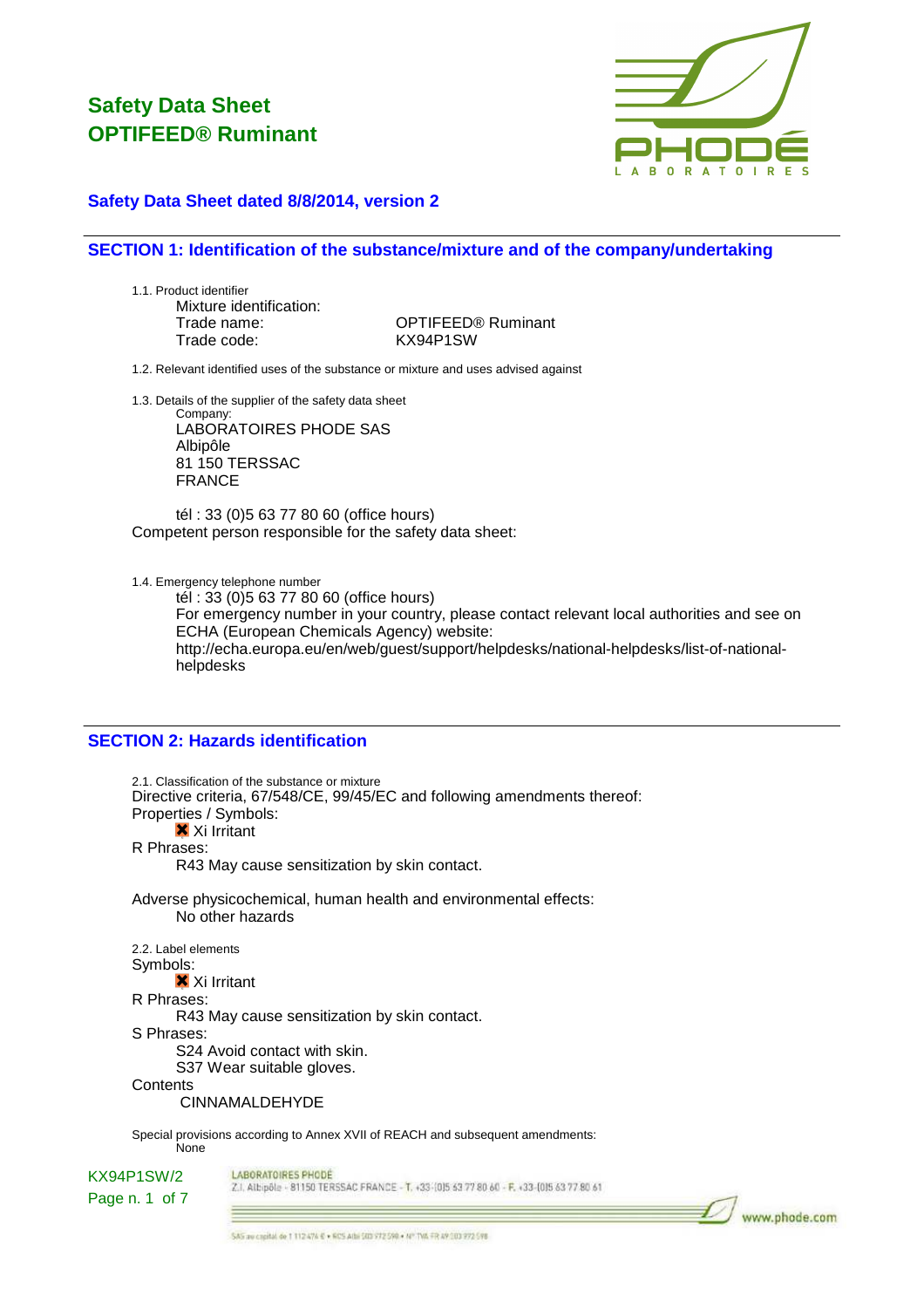

2.3. Other hazards vPvB Substances: None - PBT Substances: None Other Hazards: No other hazards

#### **SECTION 3: Composition/information on ingredients**

3.1. Substances N.A. 3.2. Mixtures Hazardous components within the meaning of EEC directive 67/548 and CLP regulation and related classification: >= 0.5% - < 5% CINNAMALDEHYDE CAS: 104-55-2, EC: 203-213-9 Xi; R43-36/37/38 **♦ 3.3/2 Eye Irrit. 2 H319 ♦ 3.8/3 STOT SE 3 H335 ♦ 3.2/2 Skin Irrit. 2 H315** 3.4.2/1-1A-1B Skin Sens. 1, 1A, 1B H317

#### **SECTION 4: First aid measures**

4.1. Description of first aid measures

In case of skin contact:

Immediately take off all contaminated clothing.

Areas of the body that have - or are only even suspected of having - come into contact with the product must be rinsed immediately with plenty of running water and possibly with soap. Wash thoroughly the body (shower or bath).

Remove contaminated clothing immediately and dispose off safely.

In case of eyes contact:

In case of contact with eyes, rinse immediately with plenty of water and seek medical advice. In case of Ingestion:

Do not under any circumstances induce vomiting. OBTAIN A MEDICAL EXAMINATION IMMEDIATELY.

In case of Inhalation:

Remove casualty to fresh air and keep warm and at rest.

- 4.2. Most important symptoms and effects, both acute and delayed None
- 4.3. Indication of any immediate medical attention and special treatment needed

In case of accident or unwellness, seek medical advice immediately (show directions for use or safety data sheet if possible). Treatment: **None** 

### **SECTION 5: Firefighting measures**

5.1. Extinguishing media Suitable extinguishing media: Water. Carbon dioxide (CO2). Extinguishing media which must not be used for safety reasons: None in particular.



LABORATOIRES PHODE Z.I. Albipôle - 81150 TERSSAC FRANCE - T. +33-(0)5 63 77 80 60 - F. +33-(0)5 63 77 80 61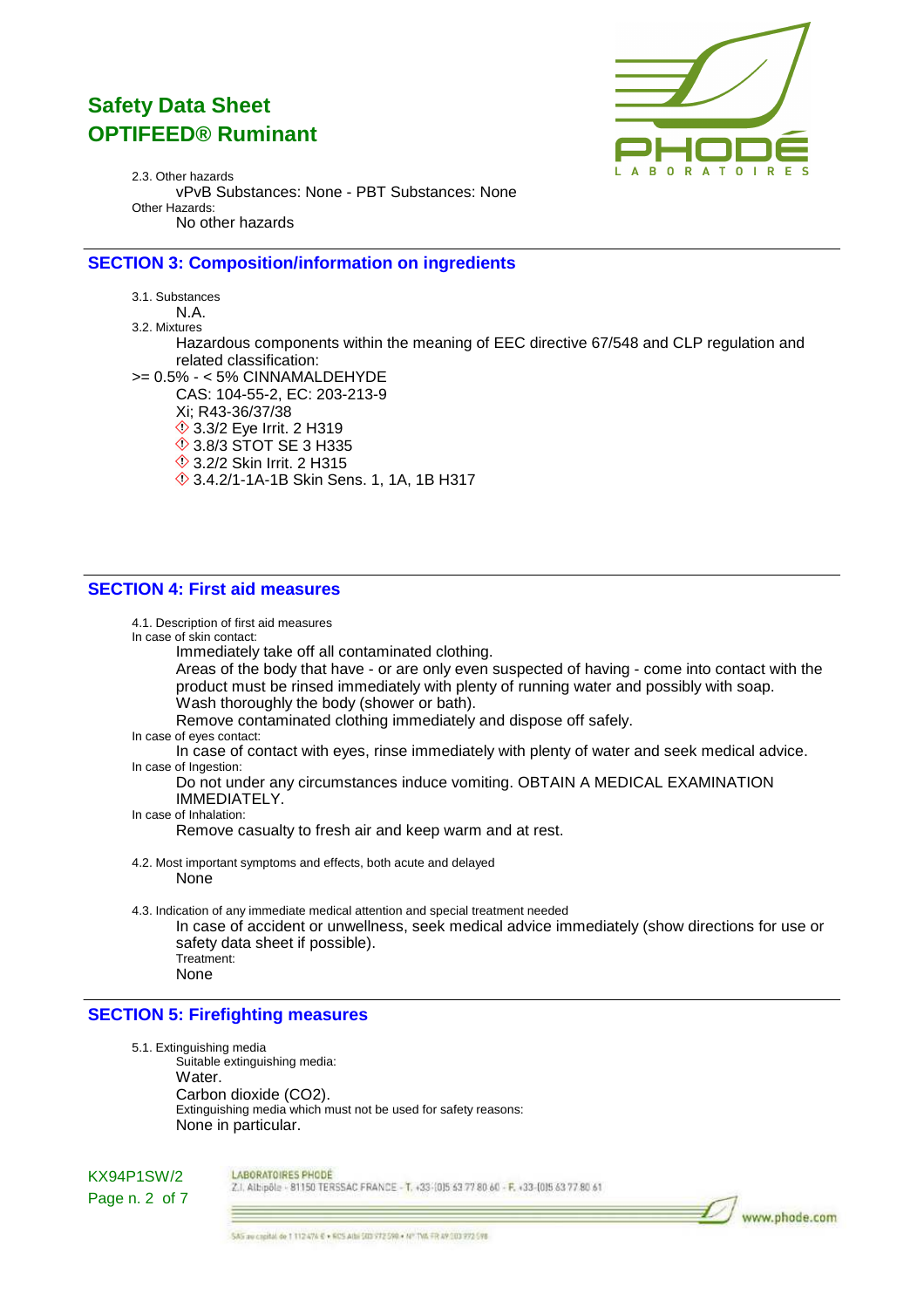

- 5.2. Special hazards arising from the substance or mixture Do not inhale explosion and combustion gases. Burning produces heavy smoke.
- 5.3. Advice for firefighters
	- Use suitable breathing apparatus .

Collect contaminated fire extinguishing water separately. This must not be discharged into drains.

Move undamaged containers from immediate hazard area if it can be done safely.

#### **SECTION 6: Accidental release measures**

6.1. Personal precautions, protective equipment and emergency procedures Wear personal protection equipment. Remove persons to safety.

See protective measures under point 7 and 8.

6.2. Environmental precautions

Do not allow to enter into soil/subsoil. Do not allow to enter into surface water or drains. Retain contaminated washing water and dispose it. In case of gas escape or of entry into waterways, soil or drains, inform the responsible authorities.

Suitable material for taking up: absorbing material, organic, sand

- 6.3. Methods and material for containment and cleaning up Wash with plenty of water.
- 6.4. Reference to other sections See also section 8 and 13

### **SECTION 7: Handling and storage**

7.1. Precautions for safe handling Avoid contact with skin and eyes, inhalation of vapours and mists. Don't use empty container before they have been cleaned. Before making transfer operations, assure that there aren't any incompatible material residuals in the containers. Contamined clothing should be changed before entering eating areas. Do not eat or drink while working. See also section 8 for recommended protective equipment.

7.2. Conditions for safe storage, including any incompatibilities Keep away from food, drink and feed. Incompatible materials: None in particular. Instructions as regards storage premises: Adequately ventilated premises.

7.3. Specific end use(s) None in particular

#### **SECTION 8: Exposure controls/personal protection**

8.1. Control parameters No occupational exposure limit available DNEL Exposure Limit Values N.A. PNEC Exposure Limit Values N.A.

KX94P1SW/2

LABORATOIRES PHODE Z.I. Albipôle - 81150 TERSSAC FRANCE - T. +33-(0)5 63 77 80 60 - F. +33-(0)5 63 77 80 61

Page n. 3 of 7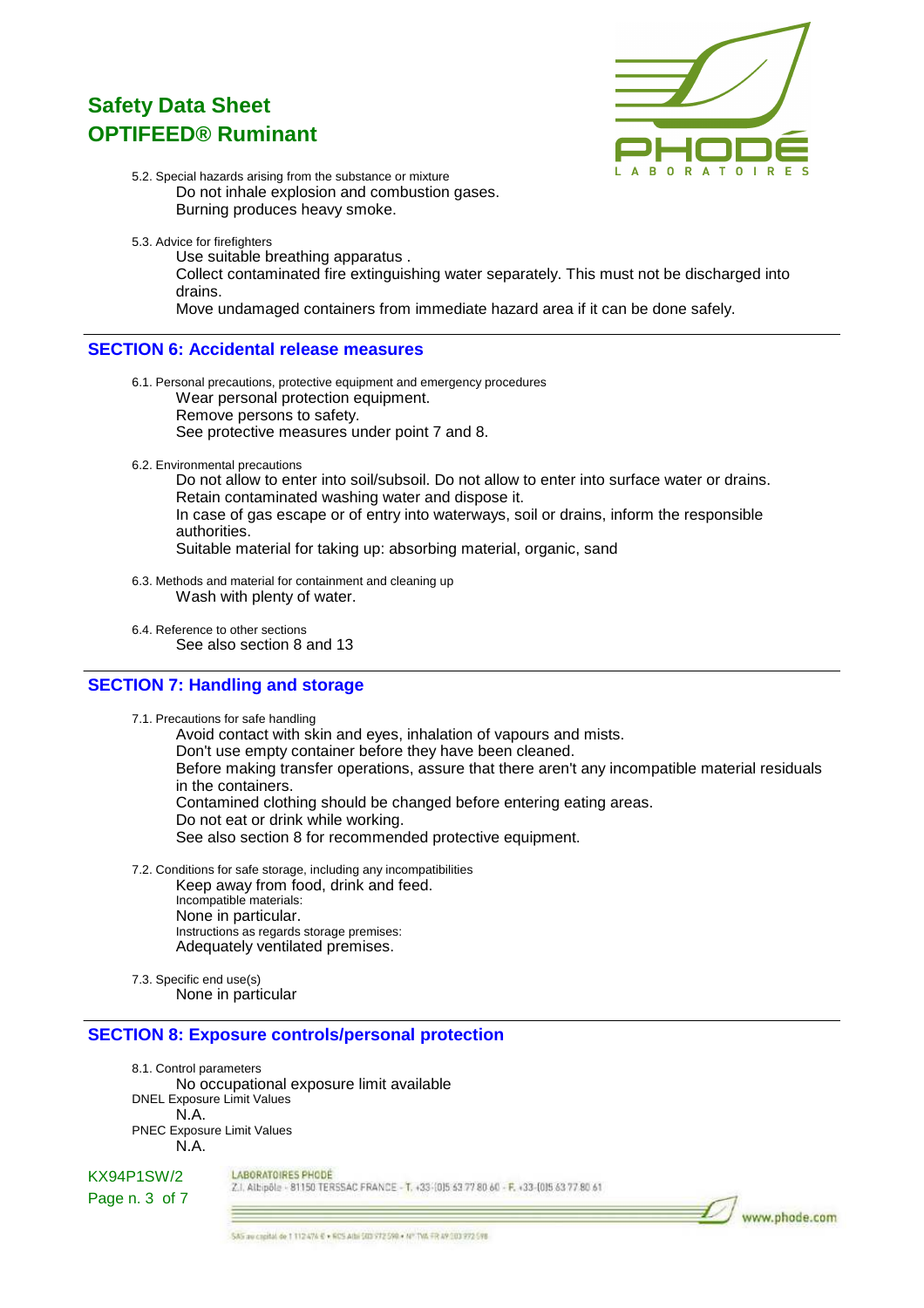

www.phode.com

8.2. Exposure controls Eye protection: Not needed for normal use. Anyway, operate according good working practices. Protection for skin: Use clothing that provides comprehensive protection to the skin, e.g. cotton, rubber, PVC or viton. Protection for hands: Use protective gloves that provides comprehensive protection, e.g. P.V.C., neoprene or rubber. Respiratory protection: Not needed for normal use. Thermal Hazards: None Environmental exposure controls: None

### **SECTION 9: Physical and chemical properties**

| 9.1. Information on basic physical and chemical properties |                  |                    |  |
|------------------------------------------------------------|------------------|--------------------|--|
| Appearance and colour:                                     |                  | Green beige powder |  |
| Odour:                                                     | cinnamon vanilla |                    |  |
| Odour threshold:                                           | N.A.             |                    |  |
| pH:                                                        | N.A.             |                    |  |
| Melting point / freezing point:                            | N.A.             |                    |  |
| Initial boiling point and boiling range:                   |                  | N.A.               |  |
| Solid/gas flammability:                                    | N.A.             |                    |  |
| Upper/lower flammability or explosive limits:<br>N.A.      |                  |                    |  |
| Vapour density:                                            | N.A.             |                    |  |
| Flash point:                                               | N.A.             |                    |  |
| Evaporation rate:                                          | N.A.             |                    |  |
| Vapour pressure:                                           | N.A.             |                    |  |
| Relative density:                                          | $0.35 - 0.45$    |                    |  |
| Solubility in water:                                       | N.A.             |                    |  |
| Solubility in oil:                                         | N.A.             |                    |  |
| Partition coefficient (n-octanol/water):<br>N.A.           |                  |                    |  |
| Auto-ignition temperature:                                 | N.A.             |                    |  |
| Decomposition temperature:                                 | N.A.             |                    |  |
| Viscosity:                                                 | N.A.             |                    |  |
| Explosive properties:                                      | N.A.             |                    |  |
| Oxidizing properties:                                      | N.A.             |                    |  |
| 9.2. Other information                                     |                  |                    |  |
| Miscibility:                                               | N.A.             |                    |  |
| Fat Solubility:                                            | N.A.             |                    |  |
| Conductivity:                                              | N.A.             |                    |  |
| Substance Groups relevant properties                       |                  | N.A.               |  |
|                                                            |                  |                    |  |

#### **SECTION 10: Stability and reactivity**

- 10.1. Reactivity Stable under normal conditions
- 10.2. Chemical stability Stable under normal conditions
- 10.3. Possibility of hazardous reactions None

 $=$ 

10.4. Conditions to avoid

### KX94P1SW/2

LABORATOIRES PHODE Z.I. Albipôle - 81150 TERSSAC FRANCE - T. +33-(0)5 63 77 80 60 - F. +33-(0)5 63 77 80 61

Page n. 4 of 7

5A5 av capital de 1 112 474 € + 605 Athi 503 772 598 + Nº TVA FR 49 303 772 598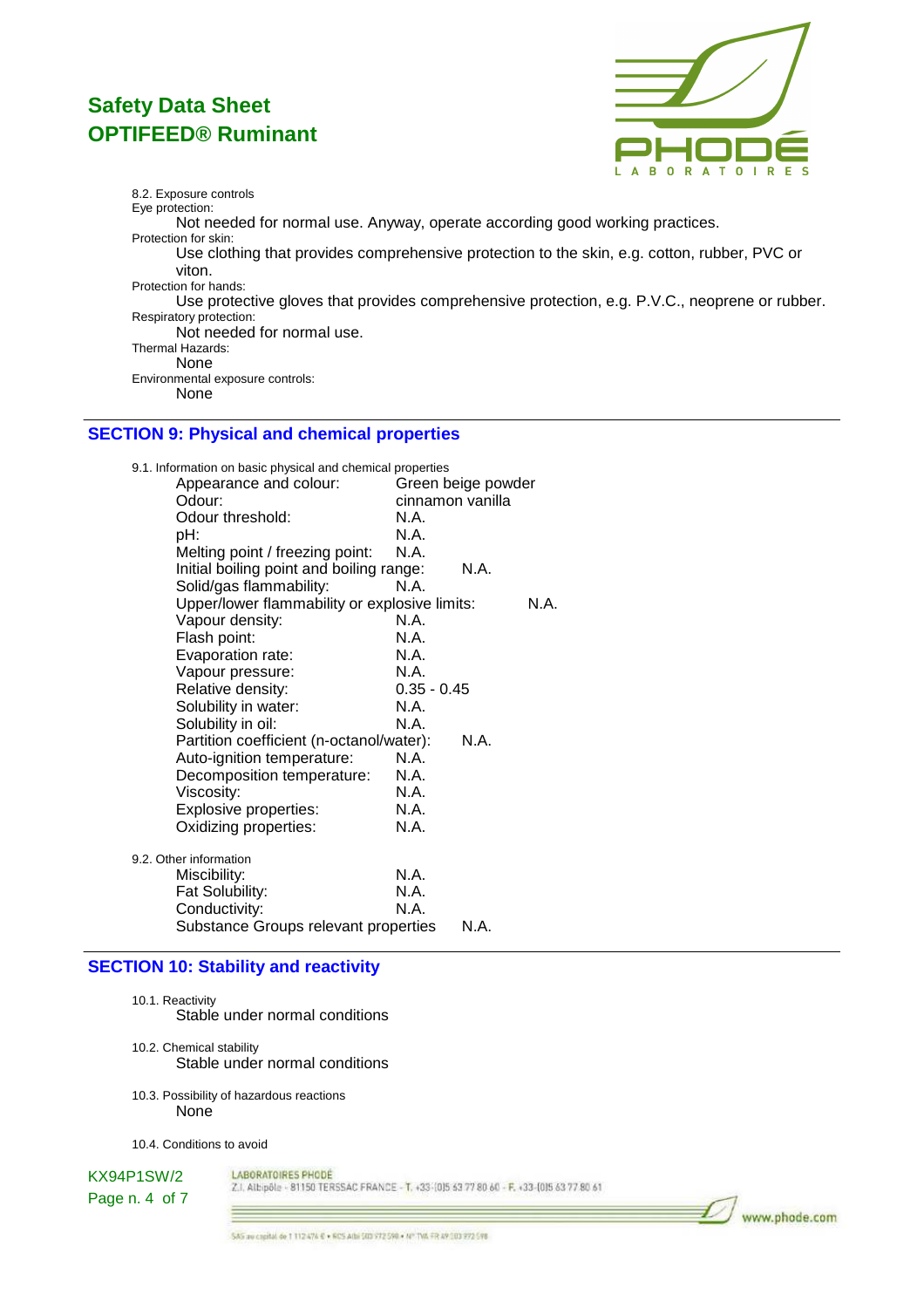

Stable under normal conditions.

10.5. Incompatible materials None in particular.

10.6. Hazardous decomposition products None.

### **SECTION 11: Toxicological information**

11.1. Information on toxicological effects Toxicological information of the mixture: N.A. Toxicological information of the main substances found in the mixture: CINNAMALDEHYDE - CAS: 104-55-2 a) acute toxicity: Test: LD50 - Route: Oral - Species: Rat = 2200 mg/kg Test: LD50 - Route: Skin - Species: Rat > 2000 mg/kg

If not differently specified, the information required in Regulation 453/2010/EC listed below must be considered as N.A.:

a) acute toxicity; b) skin corrosion/irritation; c) serious eye damage/irritation; d) respiratory or skin sensitisation; e) germ cell mutagenicity; f) carcinogenicity; g) reproductive toxicity; h) STOT-single exposure; i) STOT-repeated exposure; j) aspiration hazard.

#### **SECTION 12: Ecological information**

12.1. Toxicity

Adopt good working practices, so that the product is not released into the environment. CINNAMALDEHYDE - CAS: 104-55-2 aquatic acute toxicity Endpoint: LC50 Fish > 10 mg/l - Duration h: 96

- 12.2. Persistence and degradability N.A.
- 12.3. Bioaccumulative potential N.A.
- 12.4. Mobility in soil N.A.
- 12.5. Results of PBT and vPvB assessment vPvB Substances: None - PBT Substances: None
- 12.6. Other adverse effects None

#### **SECTION 13: Disposal considerations**

13.1. Waste treatment methods Recover if possible. In so doing, comply with the local and national regulations currently in force.

#### LABORATOIRES PHODE

Z.I. Albipôle - 81150 TERSSAC FRANCE - T. +33-1015 63 77 80 60 - F. +33-1015 63 77 80 61

KX94P1SW/2 Page n. 5 of 7

SAS av capital de 1 112 474 € + 605 Athi 503 772 598 + Nº TVA FR 49 303 772 598

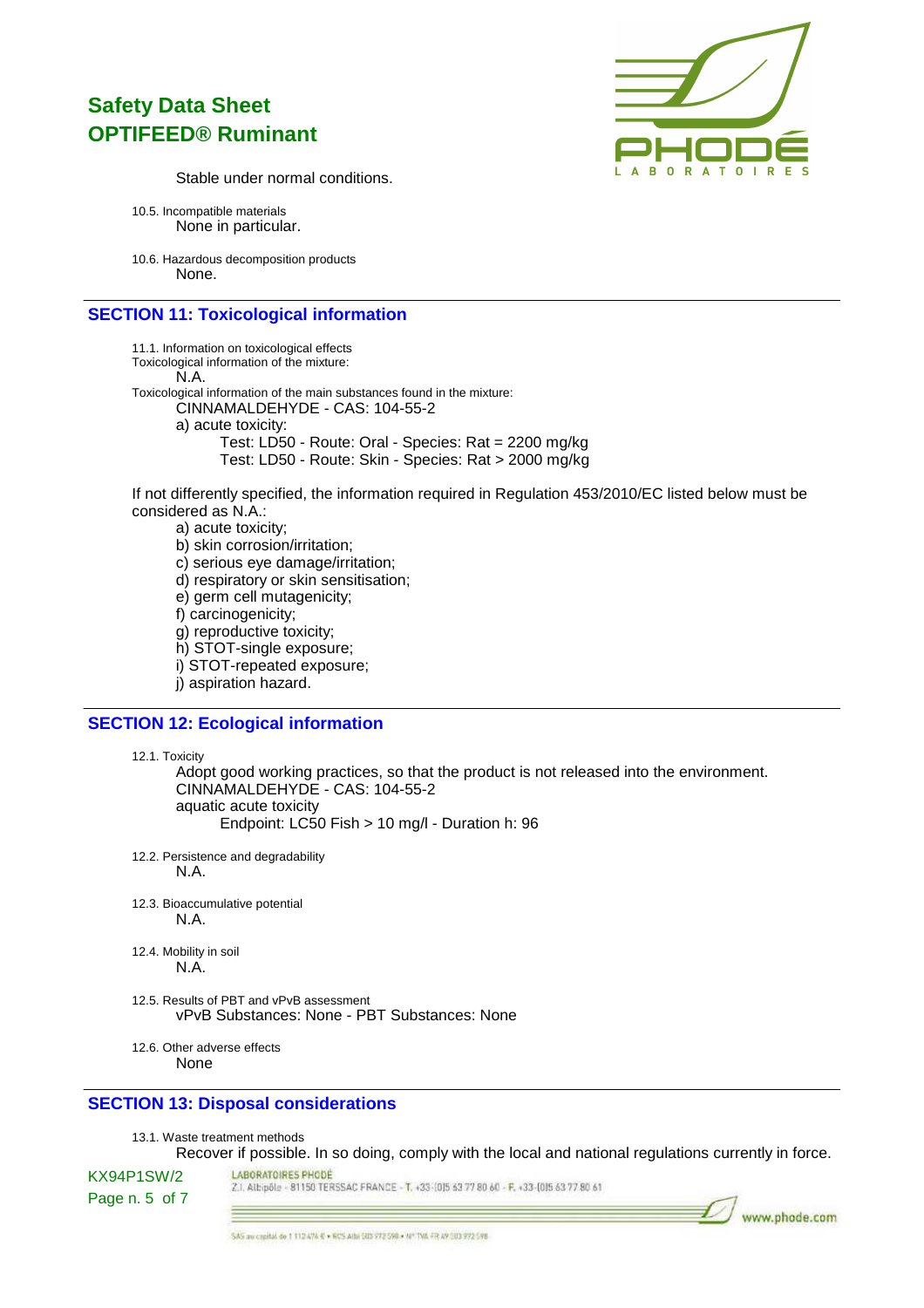

#### **SECTION 14: Transport information**

14.1. UN number

Not classified as dangerous in the meaning of transport regulations.

- 14.2. UN proper shipping name N.A.
- 14.3. Transport hazard class(es) N.A.
- 14.4. Packing group N.A.
- 14.5. Environmental hazards N.A.
- 14.6. Special precautions for user N.A.
- 14.7. Transport in bulk according to Annex II of MARPOL73/78 and the IBC Code N.A.

### **SECTION 15: Regulatory information**

15.1. Safety, health and environmental regulations/legislation specific for the substance or mixture Dir. 67/548/EEC (Classification, packaging and labelling of dangerous substances) Dir. 99/45/EC (Classification, packaging and labelling of dangerous preparations) Dir. 98/24/EC (Risks related to chemical agents at work) Dir. 2000/39/EC (Occupational exposure limit values) Dir. 2006/8/EC Regulation (EC) n. 1907/2006 (REACH) Regulation (EC) n. 1272/2008 (CLP) Regulation  $(EC)$  n. 790/2009  $(ATP 1 CLP)$ Regulation (EU) n. 453/2010 (Annex I) Regulation (EU) n. 286/2011 (ATP 2 CLP) Restrictions related to the product or the substances contained according to Annex XVII Regulation (EC) 1907/2006 (REACH) and subsequent modifications: None Where applicable, refer to the following regulatory provisions : Directive 2003/105/CE ('Activities linked to risks of serious accidents') and subsequent amendments. Regulation (EC) nr 648/2004 (detergents). 1999/13/EC (VOC directive)

15.2. Chemical safety assessment No

#### **SECTION 16: Other information**

Full text of phrases referred to in Section 3:

R36/37/38 Irritating to eyes, respiratory system and skin. R43 May cause sensitization by skin contact.

H319 Causes serious eye irritation.

- H335 May cause respiratory irritation.
- H315 Causes skin irritation.

LABORATOIRES PHODE

H317 May cause an allergic skin reaction.

KX94P1SW/2

Z.I. Albipôle - 81150 TERSSAC FRANCE - T. +33-(0)5 63 77 80 60 - F. +33-(0)5 63 77 80 61

Page n. 6 of 7